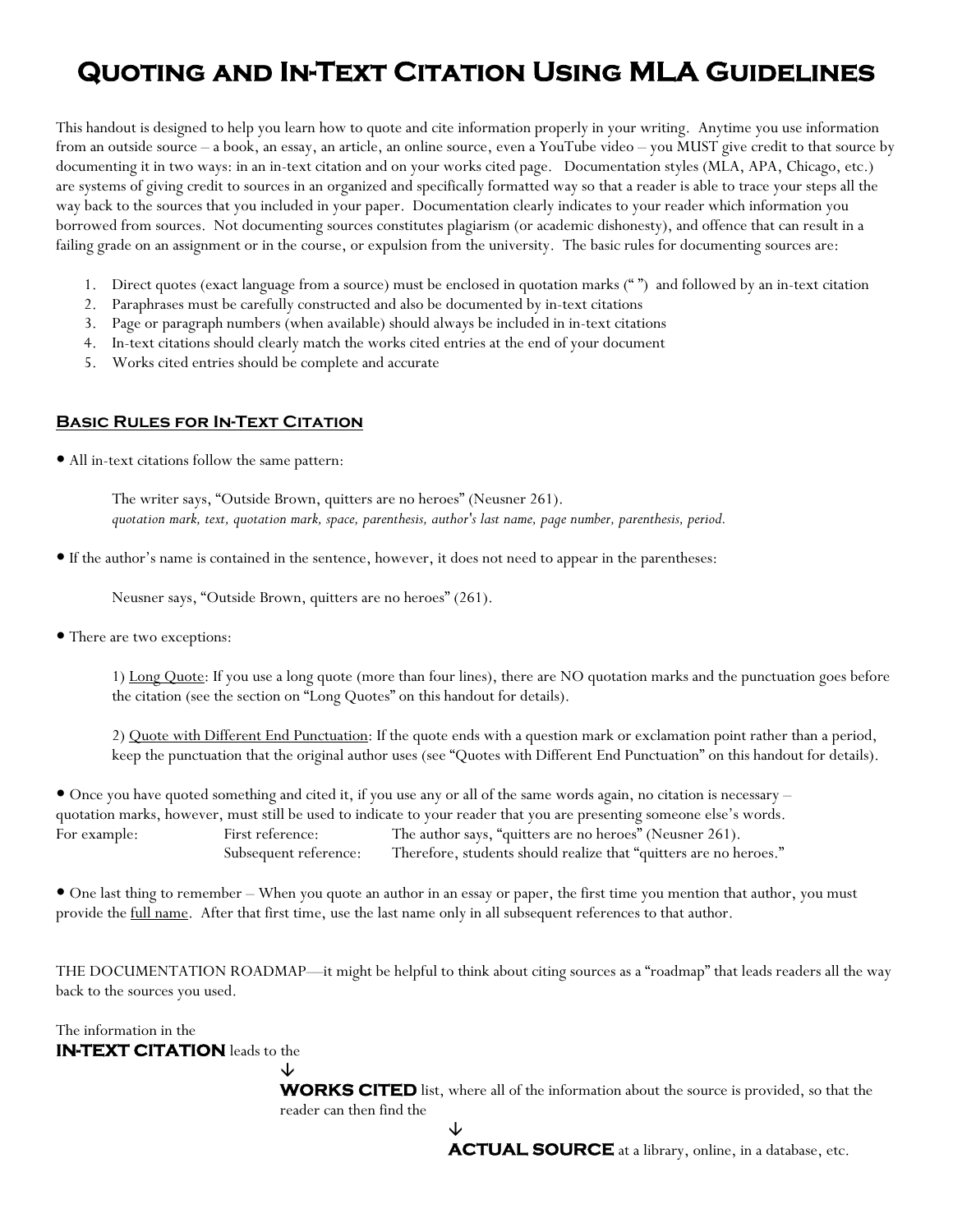### **Proper Punctuation and Formatting for Quoting an Author**

#### y **Simple Quote**

*Neusner says, "When you did not keep appointments, we made new ones" (261).* 

If the author is *not* indicated in the sentence, his/her name goes inside the parentheses:

*One professor says, "When you did not keep appointments, we made new ones" (Neusner 261).* 

#### **• QUOTE FROM SOMEONE OTHER THAN THE AUTHOR OF THE ORIGINAL**

*Professor Carter A. Daniel of Rutgers University says, "We had to do it, for the sake of education" (Neusner 261).*

This kind of quote follows the rules for a simple quote. Notice, however, that the author (Neusner) did not say these words: Professor Carter A. Daniel did. In this case, I introduce the quote using Daniel's name to indicate that someone other than the author of the text spoke/wrote the words.

If I *do not name* Daniel in the sentence before the quote, the quote would look like this instead:

*It has been said, "We had to do it, for the sake of education" (Daniel qtd. in Neusner 261).* 

This way, the reader knows that the author (Neusner) did not actually say these words but was quoting someone else. ["qtd. in" stands for "quoted in"]

#### y **Quote Introduced with "that" & Quote with an Ellipse (in the middle of the quote)**

*The author tells us that "We have prepared you for a world...that cannot exist" (Neusner 261).*

Notice this quote uses no comma and no colon. This is because I used the word "that" before the quote. When introducing a quote with "that" a comma or colon is never used.

Notice, too, the ellipse (…). Ellipses indicate that I have omitted (or left out) a part of the text.

#### y **Incorporating a Quote & Quote with an Ellipse (at the end of the quote)**

*Obviously our professors think we are "peer-paralyzed adolescents..." (Neusner 261).*

This quote has no comma or colon before it. That is because I am using the author's words to finish my sentence. This is called incorporating a quote. When you incorporate, no comma or colon is used.

Notice, too, that after the quote is an ellipse (...). The ellipse indicates that there is more to Neusner's sentence and I didn't finish it.

The idea of using an incorporated quote is not to quote any more than you need to. Too many quotes distract the reader and weakens your ethos (credibility) as a writer.

NOTE: You NEVER use an ellipse at the beginning of a quote. This is because the use of lowercase or capital will indicate to your reader whether your quote begins at the start of the original sentence or in the middle of the original sentence. For example: A capital letter tells your reader that the quote begins at the start of the original sentence:

Neusner says, "Outside Brown, quitters are no heroes" (261).

A lowercase letter indicates that you have left out the beginning of the original sentence: Neusner says, "quitters are no heroes" (261).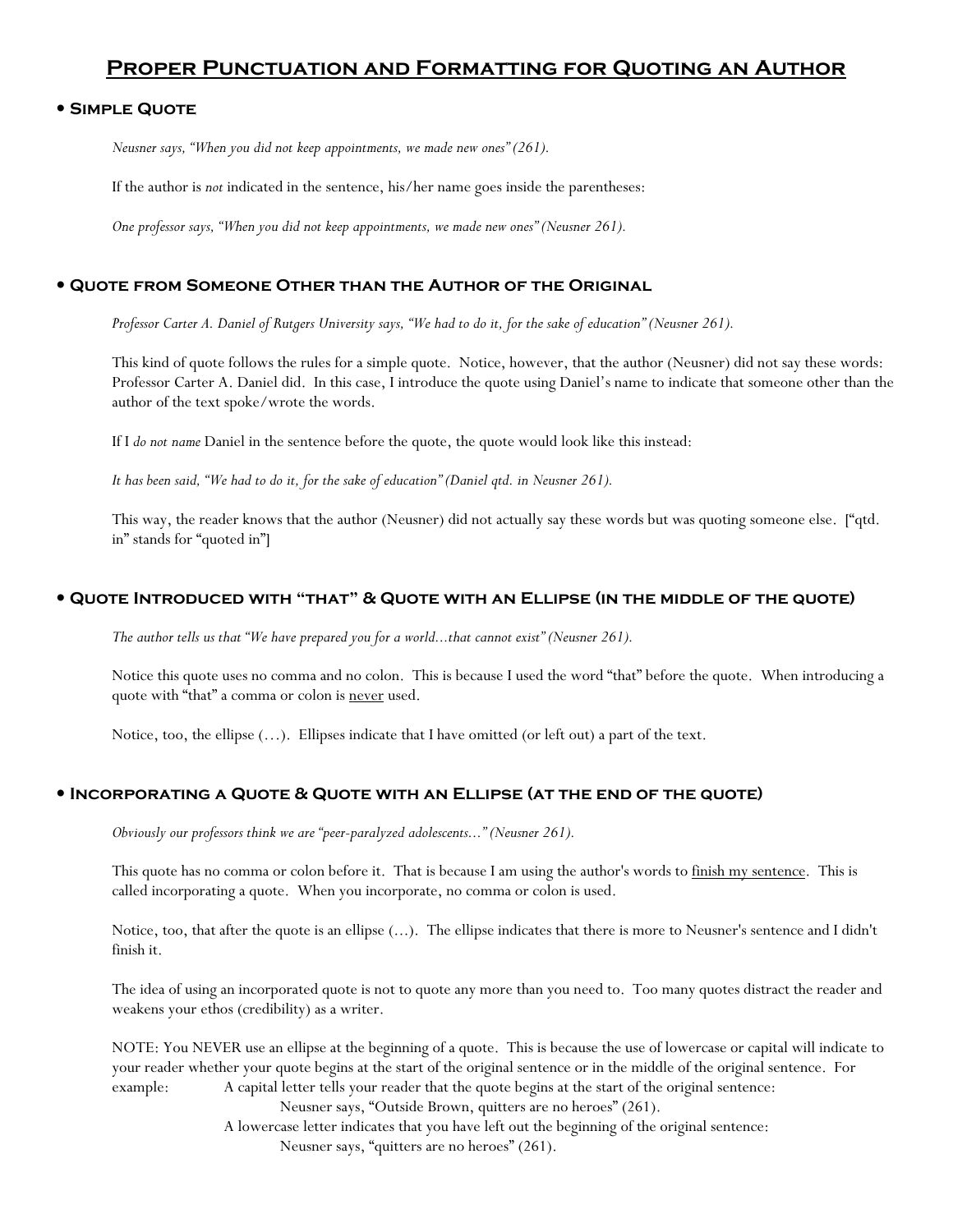#### y **Paraphrasing**

*College professors think of their students as a bother, as people to be gotten rid of, nuisances they pass merely to get them to go away (Neusner 261).*

Notice here that there are no quotation marks at all. This sentence is paraphrased. I borrowed the idea—none of the words, just the idea—from Neusner, so I gave him credit for the idea. Without this citation, I would be plagiarizing. If I used any of Neusner's phrasing at all, I would have to put quotation marks around his words.

#### y **Interrupted Quote**

*"Try not to act toward your coworkers and bosses," says Neusner, "as you have toward us" (261).* 

This is called an interrupted quote. It is a variation of the simple quote. Try to vary the way you quote. It makes your paper more interesting to read and shows your strength as a writer.

#### **• INTRODUCING QUOTES WITH A COLON**

*Professors have been pretending to care for years: "when you were boring, we acted as if you were saying something important" (Neusner 261).*

This quote is introduced with a colon. A colon indicates that the quotation is an explanation of or example for the sentence I just wrote: "when you were boring (etc)" is an example of the pretending of professors I am talking about before the quote. The thing to remember about using a colon to introduce a quote is that you must provide a complete sentence of your own before the colon, and then a complete sentence of quote after the colon.

#### y **Long Quote**

A long quote is any quote that is more than four lines.

*Neusner points out:* 

*We the faculty take no pride in our educational achievements with you. We have prepared you for a world that …cannot* 

*exist. You have spent four years supposing that failure leaves no record. You have learned...that when your work goes* 

*poorly, the painless solution is to drop out. But starting now, in the world to which you go, failure marks you.* 

*Confronting difficulty by quitting leaves you changed. Outside Brown, quitters are no heroes. (261)* 

*I can't help but believe that Neusner is at least partly right. Often, students will drop out of a class that isn't going the they way they want it* 

 *to or if they are not getting the grade they want.* 

This is an example of a long quote. Notice a few things:

First, the quote is introduced with a colon (:). All long quotes should be introduced in this way.

Second, notice that the ending punctuation goes before the parentheses. All long quotes leave the punctuation before the citation and have no period after.

Third, there are <u>no quotation marks</u> and the quote is indented TEN spaces, not five (two "TAB" spaces, not one). The whole quote has to be ten spaces over from the left margin. The right margin remains the same. This formatting indicates that you are presenting a quote, so no quotation marks are needed.